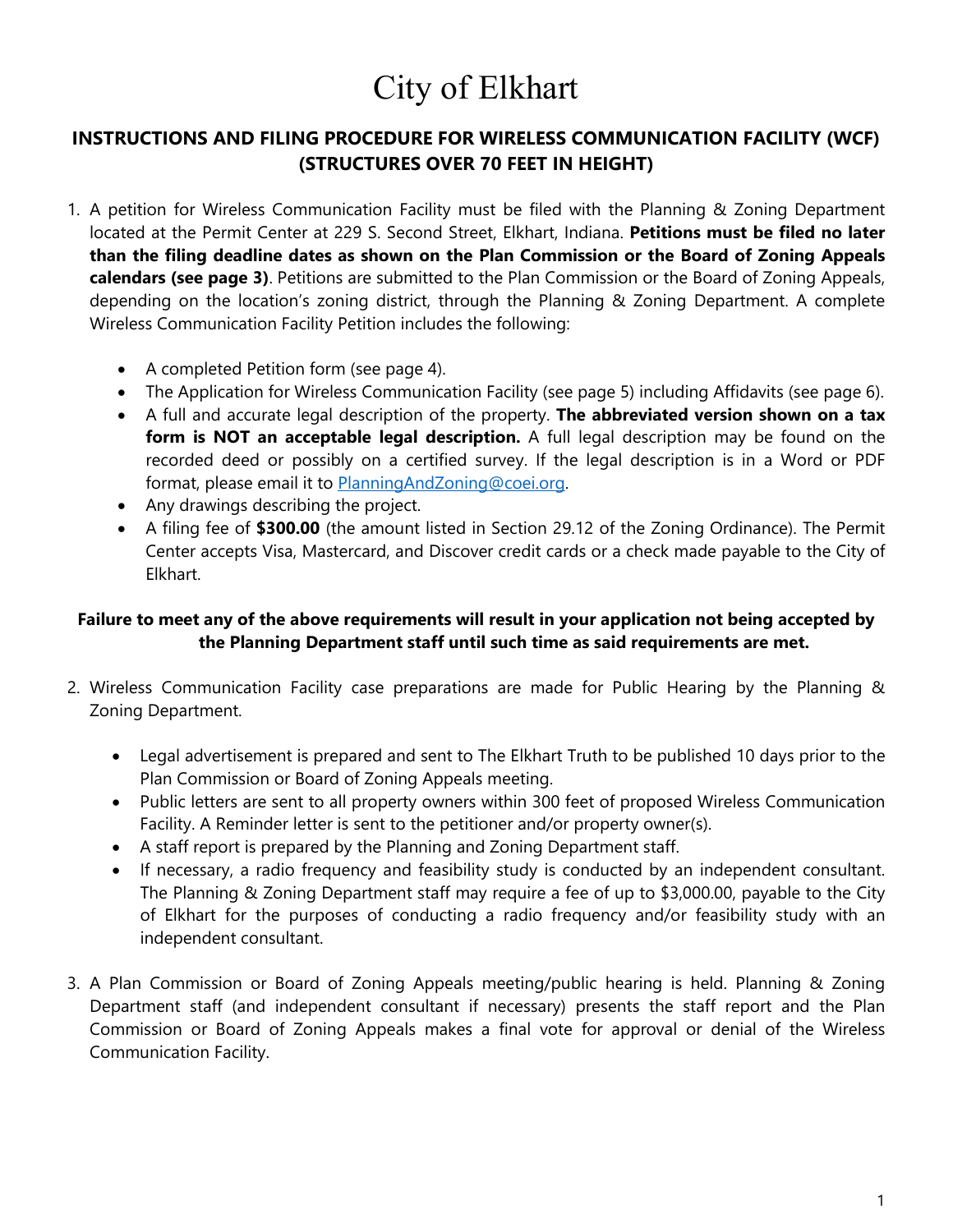- 4. Permitting Process:
	- A Zoning Clearance form is filled out and a representative for the owner signs the Certificate of Occupancy statement on the reverse side of the Zoning Clearance form.
	- A Building Permit application is filled out and the completed application and plans are submitted to the Building Department for Local Plan Review.
	- Applicant is referred to Public Works to determine if a driveway/curb cut permit is required; Board of Works approval of curb cut/drive locations must be given at a regular Tuesday meeting.
	- Once the proposed development has passed Local Plan Review, then the Building Permit and Zoning Clearance are issued by the Permit Center Staff and all Building Permit and Zoning Clearance fees are paid.
- 5. Required inspections are conducted by the Building Department and the Planning & Zoning Department staff prior to occupancy.
- 6. A Certificate of Occupancy (CO) is issued by the Building Department
- 7. The Wireless Communications Facility may be operated.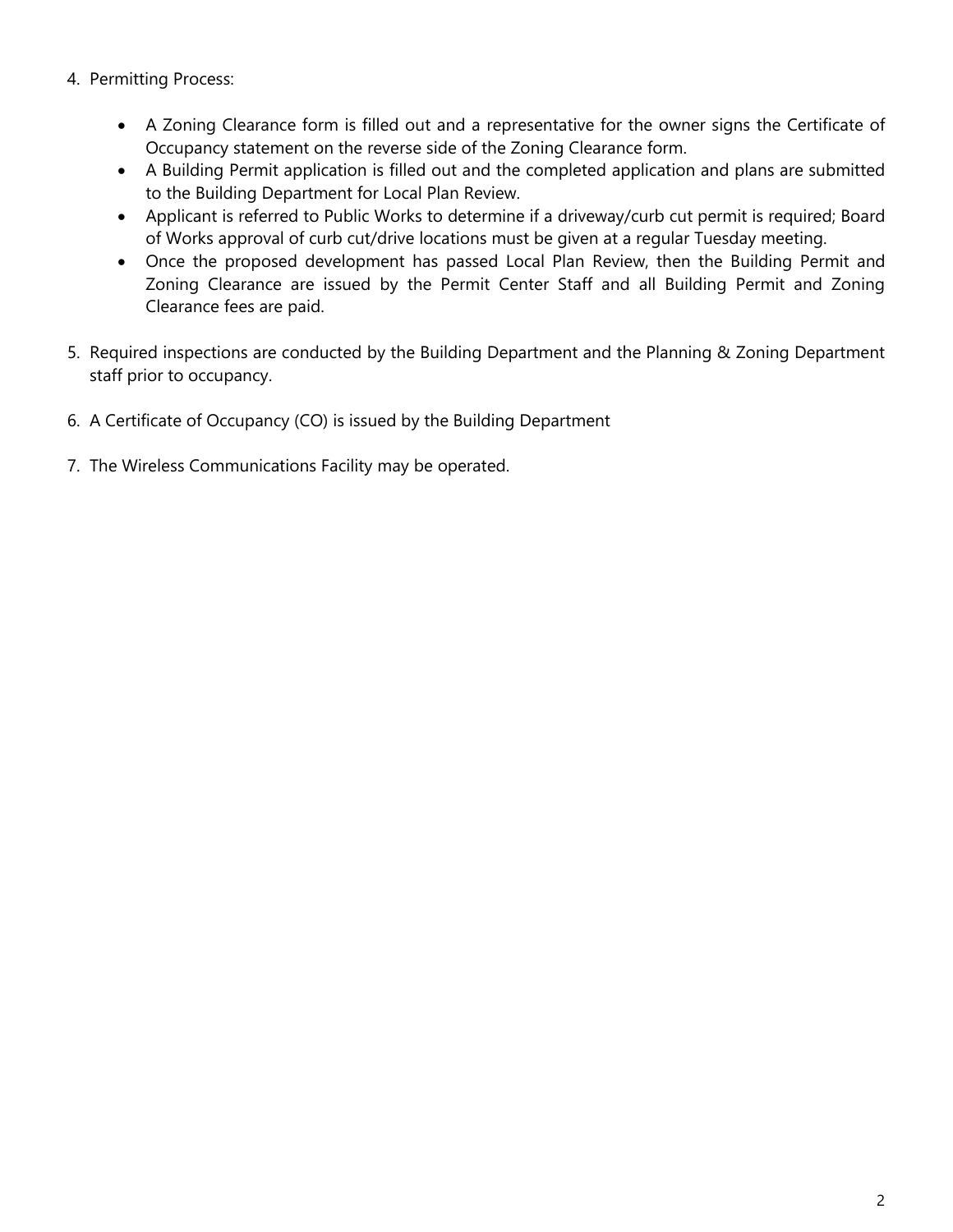## **2022 CITY OF ELKHART PLAN COMMISSION CALENDAR**

Friday, February 11, 2022 Monday, March 7, 2022 Friday, March 11, 2022 Monday, April 4, 2022 Friday, September 9, 2022 Monday, October 3, 2022 **Thursday, November 10, 2022** Monday, December 5, 2022

### **File by Date Meeting Date**

Friday, December 10, 2021 Monday, January 3, 2022 Friday, January 7, 2022 **Monday, February 7, 2022** Friday, April 8, 2022 Monday, May 2, 2022 Friday, May 6, 2022 Monday, June 6, 2022 Friday, June 10, 2022 **Tuesday, July 5, 2022** Friday, July 8, 2022 **Monday, August 1, 2022** Friday, August 5, 2022 **Tuesday, September 6, 2022** Friday, October 7, 2022 Monday, November 7, 2022 Friday, December 9, 2022 **Tuesday, January 3, 2023**

All meetings are held in the Council Chambers, 2<sup>nd</sup> floor, City Municipal Building at 1:45 p.m., the 1<sup>st</sup> Monday of each month unless indicated in **bold**.

## **2022 CITY OF ELKHART BOARD OF ZONING APPEALS CALENDAR**

### **File by Date Meeting Date**

Friday, December 10, 2021 Thursday, January 13, 2022 Friday, January 14, 2022 Thursday, February 10, 2022 Friday, February 11, 2022 Thursday, March 10, 2022 Friday, March 11, 2022 Thursday, April 14, 2022 **Thursday, April 14, 2022** Thursday, May 12, 2022 Friday, May 13, 2022 Thursday, June 9, 2022 Friday, June 10, 2022 Thursday, July 14, 2022 Friday, July 15, 2022 Thursday, August 11, 2022 Friday, August 12, 2022 Thursday, September 8, 2022 Friday, September 9, 2022 Thursday, October 13, 2022 Friday, October 14, 2022 Thursday, November 10, 2022 **Thursday, November 10, 2022** Thursday, December 8, 2022 Friday, December 9, 2022 Thursday, January 12, 2023

All meetings are held in the Council Chambers, 2<sup>nd</sup> floor, City Municipal Building at 6:00 p.m., the 2nd Thursday of each month unless indicated in **bold**.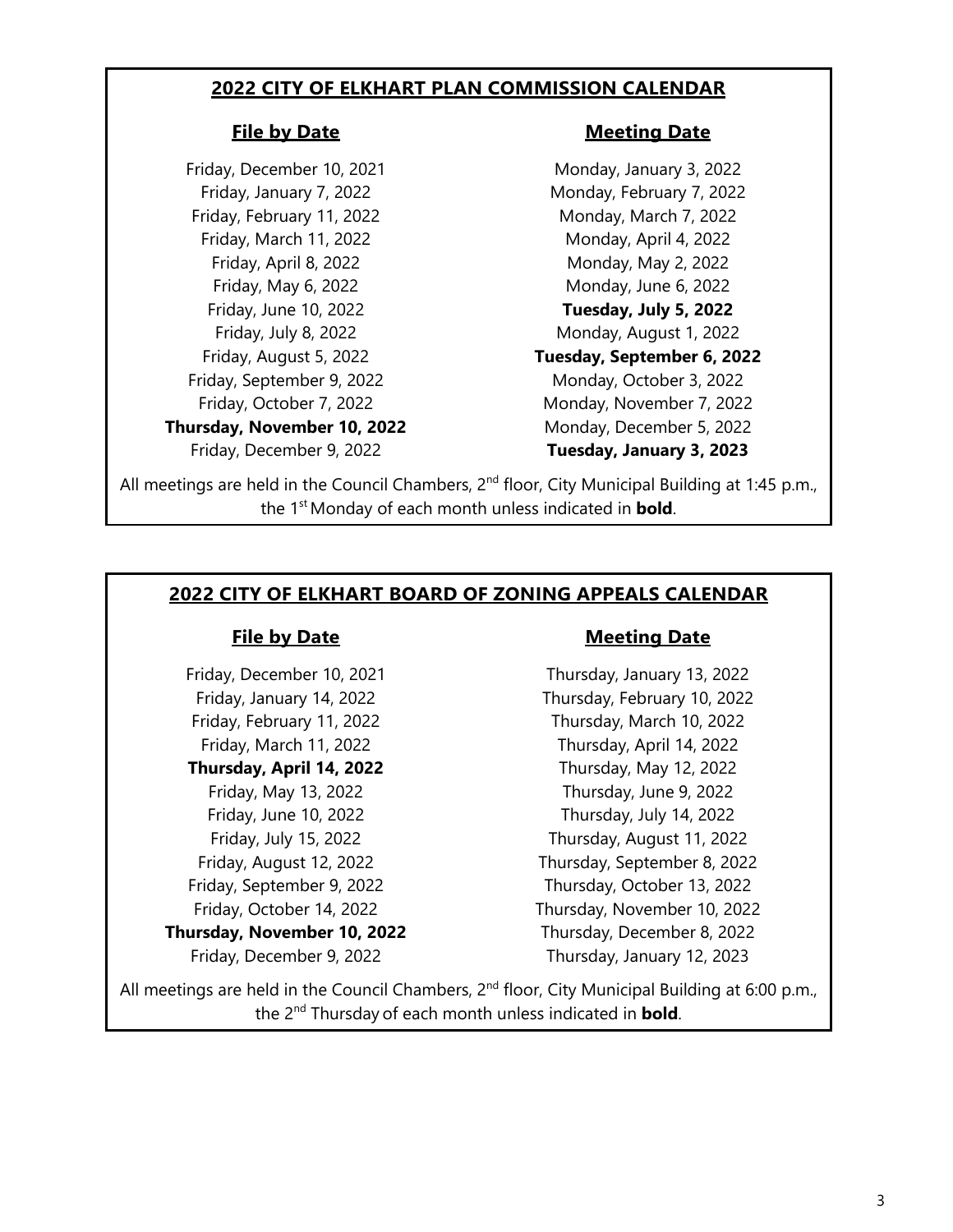# **PETITION to the PLAN COMMISSION**

| PETITION TYPE: WIRELESS COMMUNICATIONS FACILITY                                                                                                                                                                                                    |                                                                                                     |  |
|----------------------------------------------------------------------------------------------------------------------------------------------------------------------------------------------------------------------------------------------------|-----------------------------------------------------------------------------------------------------|--|
|                                                                                                                                                                                                                                                    |                                                                                                     |  |
|                                                                                                                                                                                                                                                    |                                                                                                     |  |
|                                                                                                                                                                                                                                                    |                                                                                                     |  |
|                                                                                                                                                                                                                                                    |                                                                                                     |  |
|                                                                                                                                                                                                                                                    | Contact Person: <u>Executive Contact Person:</u> Executive Contact Person:                          |  |
|                                                                                                                                                                                                                                                    |                                                                                                     |  |
|                                                                                                                                                                                                                                                    |                                                                                                     |  |
|                                                                                                                                                                                                                                                    |                                                                                                     |  |
|                                                                                                                                                                                                                                                    |                                                                                                     |  |
|                                                                                                                                                                                                                                                    |                                                                                                     |  |
| NOTE: The petitioner is the legal property owner of record, or a certified representative, and agrees the above information<br>is accurate. Failure to provide a legal signature or accurate information will make this application null and void. |                                                                                                     |  |
|                                                                                                                                                                                                                                                    |                                                                                                     |  |
|                                                                                                                                                                                                                                                    |                                                                                                     |  |
|                                                                                                                                                                                                                                                    |                                                                                                     |  |
|                                                                                                                                                                                                                                                    |                                                                                                     |  |
|                                                                                                                                                                                                                                                    | <b>STAFF USE ONLY:</b>                                                                              |  |
|                                                                                                                                                                                                                                                    | Staff Checklist for the applicant's submittal of a complete Petition to the Plan Commission docket: |  |
| A completed Petition form signed by the legal owner of record.                                                                                                                                                                                     |                                                                                                     |  |
|                                                                                                                                                                                                                                                    | A completed Application for Wireless Communication Facility including Affidavits.                   |  |
|                                                                                                                                                                                                                                                    | If any person other than the legal owner or the legal owner's attorney files the appeal,            |  |
|                                                                                                                                                                                                                                                    | written and signed authorization from the property owner must be supplied.                          |  |
| A full and accurate legal description of the property.                                                                                                                                                                                             |                                                                                                     |  |
|                                                                                                                                                                                                                                                    | One to scale drawing of the property, measuring 11" x 17" or smaller. If larger than 11" x 17",     |  |
| 12 copies must be submitted.                                                                                                                                                                                                                       | One copy of the Appeal Letter signed in ink by the owner of the property. (Optional)                |  |
|                                                                                                                                                                                                                                                    |                                                                                                     |  |
|                                                                                                                                                                                                                                                    |                                                                                                     |  |
|                                                                                                                                                                                                                                                    |                                                                                                     |  |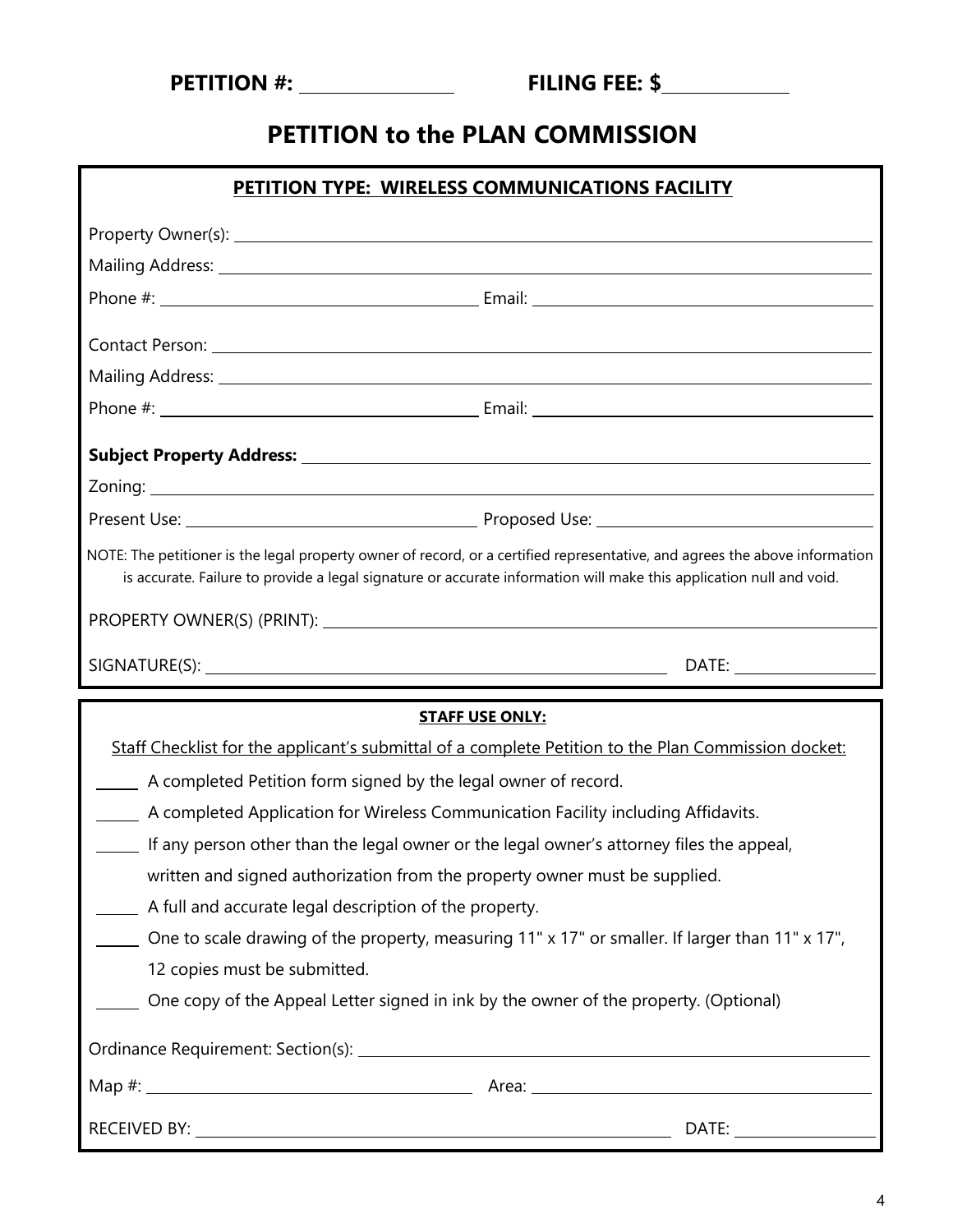# City of Elkhart

# **Application for Wireless Communication Facility**

| Property Address (as approved by the Plan Commission): __________________________ |
|-----------------------------------------------------------------------------------|
|                                                                                   |
|                                                                                   |
|                                                                                   |
|                                                                                   |
| Parcel ID (Tax key ID Number, ex. 04-22-210-009): ______________________________  |
|                                                                                   |
| Tower Height: ______________________                                              |

## **THE FOLLOWING INFORMATION MUST BE SUBMITTED IN ADDITION TO THE APPLICATION (CHECK ALL ITEMS THAT ACCOMPANY THIS APPLICATION):**

- $\Box$ An accurate scaled site plan showing property and tower enclosure lines and dimensions, building/environmental enclosure dimensions, yard setbacks, distances to adjoining buildings, and required fencing and landscaping must be submitted. A legal description must be attached to the site plan.
- $\Box$ A collocation agreement, allowing additional users to locate on your tower if a permit is granted. This must include a general marketing plan to promote collocation of other wireless communication facility users. The plan should include methodology to determine reasonable rates to be charged to other providers.

WRITTEN proof that no other collocation opportunities exist in the area of the proposed tower,  $\Box$ including required distance separation between towers, graphical depiction of user's current antenna locations, and graphical depiction of other towers (or structures that could support an antenna) in the service area. An explanation why existing towers and structures cannot accommodate your antenna. Applicant must also provide WRITTEN proof that a good faith effort has been made to inquire about other existing tower locations, including a list of names, addresses and telephone numbers of the owners of such facilities.

If the proposed tower is to be located within 20,000 feet of any Elkhart Municipal Airport runway as П shown in the Elkhart Municipal Airport Master Plan, a Federal Aviation Administration (FAA) Form 7460-1 must be filed, and the tower location and height approved by the FAA, prior to Plan Commission review (IC 8-21-10 Regulation of Tall Structures).

I have read and understand all of the above requirements and hereby certify that the information and supplements to this application are accurate.

Submitted by: Date: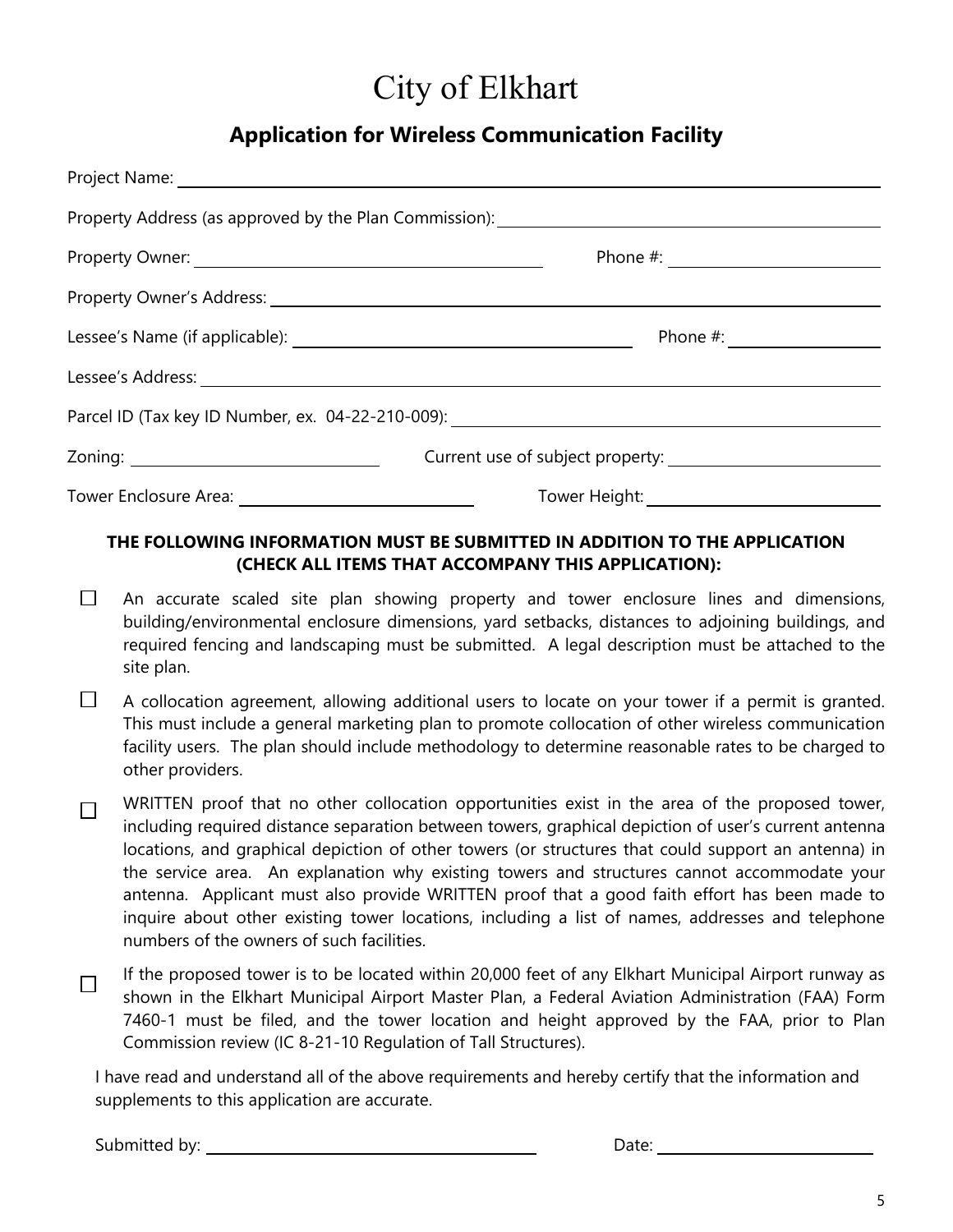## IN THE CITY OF ELKHART PLAN COMMISSION

## WIRELESS PETITION NO.

## AFFIDAVIT OF

\_\_\_\_\_\_\_\_\_\_\_\_\_\_\_\_\_\_\_\_\_\_\_\_\_\_\_\_\_\_\_\_\_\_\_\_\_\_\_, authorized representative of \_\_\_\_\_\_\_\_\_\_\_\_\_\_\_\_\_\_\_\_\_\_\_\_\_\_\_\_\_\_\_\_\_\_, petitioner before the Elkhart City Plan Commission for Wireless Petition No. \_\_\_\_\_\_\_\_\_\_\_\_\_, having been first duly sworn upon his/her oath, states as follows:

- 1. I am an adult
- 2. I am an authorized representative of \_\_\_\_\_\_\_\_\_\_\_\_\_\_\_\_\_\_\_\_\_\_\_\_\_\_\_\_\_\_\_\_\_\_\_\_\_\_\_\_ and permitted to make the representations herein on their behalf.
- 3. There are no other technologically feasible collocation opportunities existing within a one (1) mile radius of the base of the proposed wireless communication facility. Attached hereto as exhibit "A" is proof that a good faith effort has been made to investigate all technologically feasible collocation opportunities as shown on the map provided by the City of Elkhart's Planning & Zoning Department, including the names, addresses, and telephone numbers of all owners of wireless communication facilities to whom inquiries have been made pertaining to possible collocation of the proposed wireless facility.
- 4. Attached hereto as exhibit "B" is proof of \_\_\_\_\_\_\_\_\_\_\_\_\_\_\_\_\_\_\_\_\_\_\_\_\_\_\_\_\_\_\_\_\_\_\_\_\_\_\_\_ 's assent to allow and reasonably market collocation opportunities to other wireless communication providers, including:
	- a. Our policy regarding collocation of other providers.
	- b. The methodology to be used by the applicant in determining reasonable rates to be charged.

I affirm under the penalties for perjury that the foregoing representations are true and correct to the best of my knowledge.

Dated this day of the control of the control of the control of the control of the control of the control of the control of the control of the control of the control of the control of the control of the control of the contr

Authorized representative of

\_\_\_\_\_\_\_\_\_\_\_\_\_\_\_\_\_\_\_\_\_\_\_\_\_\_\_\_\_\_\_\_\_\_\_\_\_\_\_\_\_\_\_\_\_\_\_\_\_\_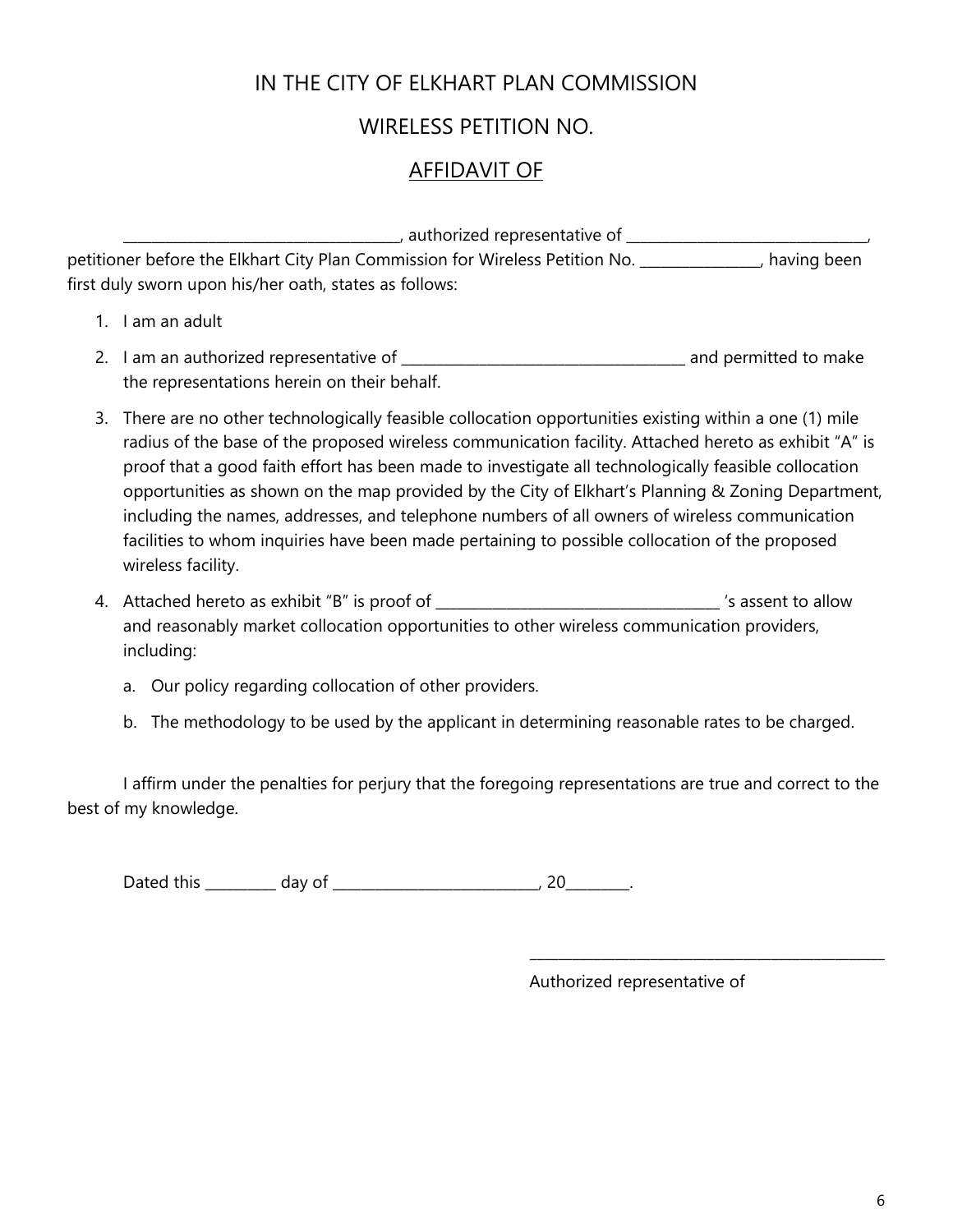## **ARTICLE 4 – PRELIMINARY PLAN APPROVAL PROCESS**

## Section 1. Filing Procedures

Any owner or subdivider of land within the corporate limits of the City of Elkhart desiring to divide said land, or to dedicate streets, alleys or other lands for public use shall submit a subdivision application to the Plan Commission Staff at least thirty (30) days prior to the Plan Commission meeting. (Applications are available in the City Planning and Development Department.) The application requirements are:

- A. An application form signed by the owner(s) of record of the land to be subdivided specifying the intent of land use, drainage, sewage disposal, water supply, street improvements, restrictions existing or to be placed on the property and the expected date of its development.
- B. Application fee in the amount listed in Section 29.12 of the Zoning Ordinance. (Please refer to the filing fee that is provided on the first page of this packet.)
- C. List of names and addresses of all interested parties.
- D. A site plan of the proposed subdivision indicating that all standards of this Ordinance have been met. The site plan shall contain the following elements:
	- 1. Proposed name of subdivision;
	- 2. Location by section, township and range, or other legal description and by a general location map;
	- 3. Names and addresses of developer and plan designer;
	- 4. Scale 1" to 100' or larger (shown graphically), date and north point;
	- 5. Boundary line of proposed subdivision and total acreage encompassed;
	- 6. Location, widths and names of all existing or prior platted streets or other public ways; railroad and utility rights-of-way, parks and other public open spaces, permanent easements, and section and corporation lines within or adjacent to the tract.
	- 7. Location of existing and proposed sewers, water mains, culverts and other underground facilities within and adjacent to the tract indicating pipe sizes and manholes;
	- 8. Boundary lines of adjacent tracts indicating ownership of interested parties;
	- 9. Existing and proposed zoning of the proposed subdivision and adjacent tracts;
	- 10. Contours at two-foot intervals, except where topography requires one-foot intervals;
	- 11. Location, width and name of all proposed streets rights-of-way, cross-walkways and easements;
	- 12. Layout, numbers and dimensions of lots with building setback lines, except for industrial subdivisions;
	- 13. Parcels of land to be dedicated or temporarily reserved for public use or set aside for use by the property owners of the subdivision;
	- 14. Location, name and characteristics of soils within the proposed subdivision;